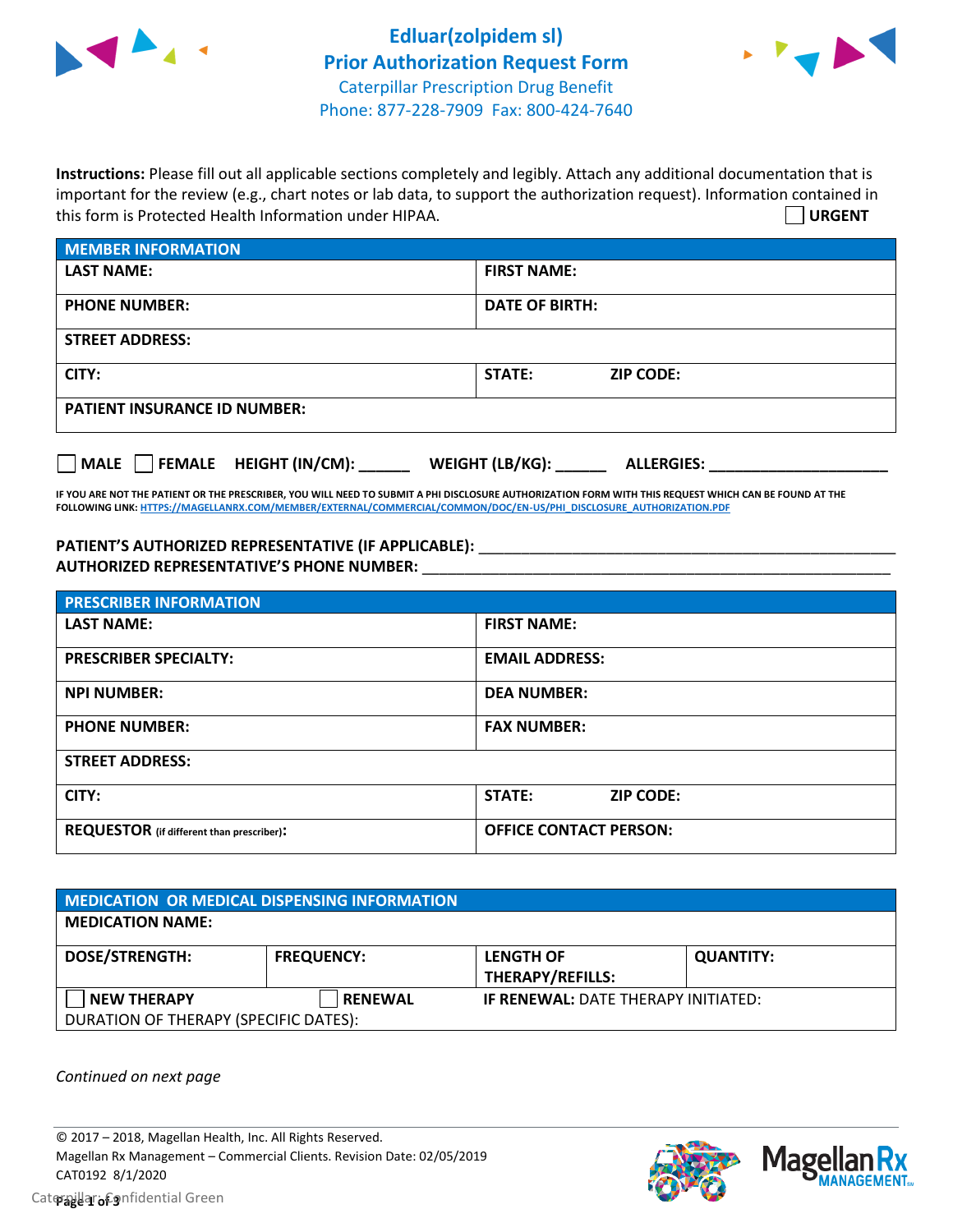



| MEMBER'S LAST NAME: NAME:                                                                                                                                                                                                                                                                                                    | <b>MEMBER'S FIRST NAME:</b>                                                                                                                                                                                                                                                                                                                                                                                                                            |                                                                                                    |  |  |
|------------------------------------------------------------------------------------------------------------------------------------------------------------------------------------------------------------------------------------------------------------------------------------------------------------------------------|--------------------------------------------------------------------------------------------------------------------------------------------------------------------------------------------------------------------------------------------------------------------------------------------------------------------------------------------------------------------------------------------------------------------------------------------------------|----------------------------------------------------------------------------------------------------|--|--|
| <b>MEDICATION/THERAPY (SPECIFY</b><br>DRUG NAME AND DOSAGE):                                                                                                                                                                                                                                                                 | 1. HAS THE PATIENT TRIED ANY OTHER MEDICATIONS FOR THIS CONDITION?<br><b>DURATION OF THERAPY (SPECIFY</b><br>DATES):                                                                                                                                                                                                                                                                                                                                   | YES (if yes, complete below)<br><b>NO</b><br><b>RESPONSE/REASON FOR</b><br><b>FAILURE/ALLERGY:</b> |  |  |
| <b>2. LIST DIAGNOSES:</b>                                                                                                                                                                                                                                                                                                    |                                                                                                                                                                                                                                                                                                                                                                                                                                                        | <b>ICD-10:</b>                                                                                     |  |  |
| $\Box$ Insomnia<br>□ Other diagnosis: ________________________ICD-10 Code(s): ____________________                                                                                                                                                                                                                           |                                                                                                                                                                                                                                                                                                                                                                                                                                                        |                                                                                                    |  |  |
| PRIOR AUTHORIZATION.                                                                                                                                                                                                                                                                                                         | 3. REQUIRED CLINICAL INFORMATION: PLEASE PROVIDE ALL RELEVANT CLINICAL INFORMATION TO SUPPORT A                                                                                                                                                                                                                                                                                                                                                        |                                                                                                    |  |  |
| <b>Clinical Information:</b>                                                                                                                                                                                                                                                                                                 | Is the requested medication to be used in part with a clinical trial? $\Box$ Yes $\Box$ No                                                                                                                                                                                                                                                                                                                                                             |                                                                                                    |  |  |
| Has patient tried and failed each formulary hypnotic of zolpidem(Ambien), zolpidem er(Ambien CR),<br>zaleplon(Sonata), and eszopiclone(Lunesta)? $\Box$ Yes $\Box$ No                                                                                                                                                        |                                                                                                                                                                                                                                                                                                                                                                                                                                                        |                                                                                                    |  |  |
| Does patient have an absolute contraindication to each of the formulary hypnotics of zolpidem(Ambien), zolpidem<br>er(Ambien CR), zaleplon(Sonata), and eszopiclone(Lunesta)? □ Yes □ No                                                                                                                                     |                                                                                                                                                                                                                                                                                                                                                                                                                                                        |                                                                                                    |  |  |
| Does patient have documented difficulties swallowing, in which the only option for the patient is to have a                                                                                                                                                                                                                  |                                                                                                                                                                                                                                                                                                                                                                                                                                                        |                                                                                                    |  |  |
| Are there any other comments, diagnoses, symptoms, medications tried or failed, and/or any other information the<br>physician feels is important to this review?                                                                                                                                                             |                                                                                                                                                                                                                                                                                                                                                                                                                                                        |                                                                                                    |  |  |
| Please note: Not all drugs/diagnosis are covered on all plans. This request may be denied unless all required<br>information is received.                                                                                                                                                                                    |                                                                                                                                                                                                                                                                                                                                                                                                                                                        |                                                                                                    |  |  |
| ATTESTATION: I attest the information provided is true and accurate to the best of my knowledge. I understand that<br>the Health Plan, insurer, Medical Group or its designees may perform a routine audit and request the medical<br>information necessary to verify the accuracy of the information reported on this form. |                                                                                                                                                                                                                                                                                                                                                                                                                                                        |                                                                                                    |  |  |
|                                                                                                                                                                                                                                                                                                                              |                                                                                                                                                                                                                                                                                                                                                                                                                                                        |                                                                                                    |  |  |
| and arrange for the return or destruction of these documents.                                                                                                                                                                                                                                                                | CONFIDENTIALITY NOTICE: The documents accompanying this transmission contain confidential health information that is legally privileged. If<br>you are not the intended recipient, you are hereby notified that any disclosure, copying, distribution, or action taken in reliance on the contents<br>of these documents is strictly prohibited. If you have received this information in error, please notify the sender immediately (via return FAX) |                                                                                                    |  |  |
| @ 2017 - 2018 Magellan Health Inc. All Bights Reserved                                                                                                                                                                                                                                                                       |                                                                                                                                                                                                                                                                                                                                                                                                                                                        |                                                                                                    |  |  |



Magellan Rx